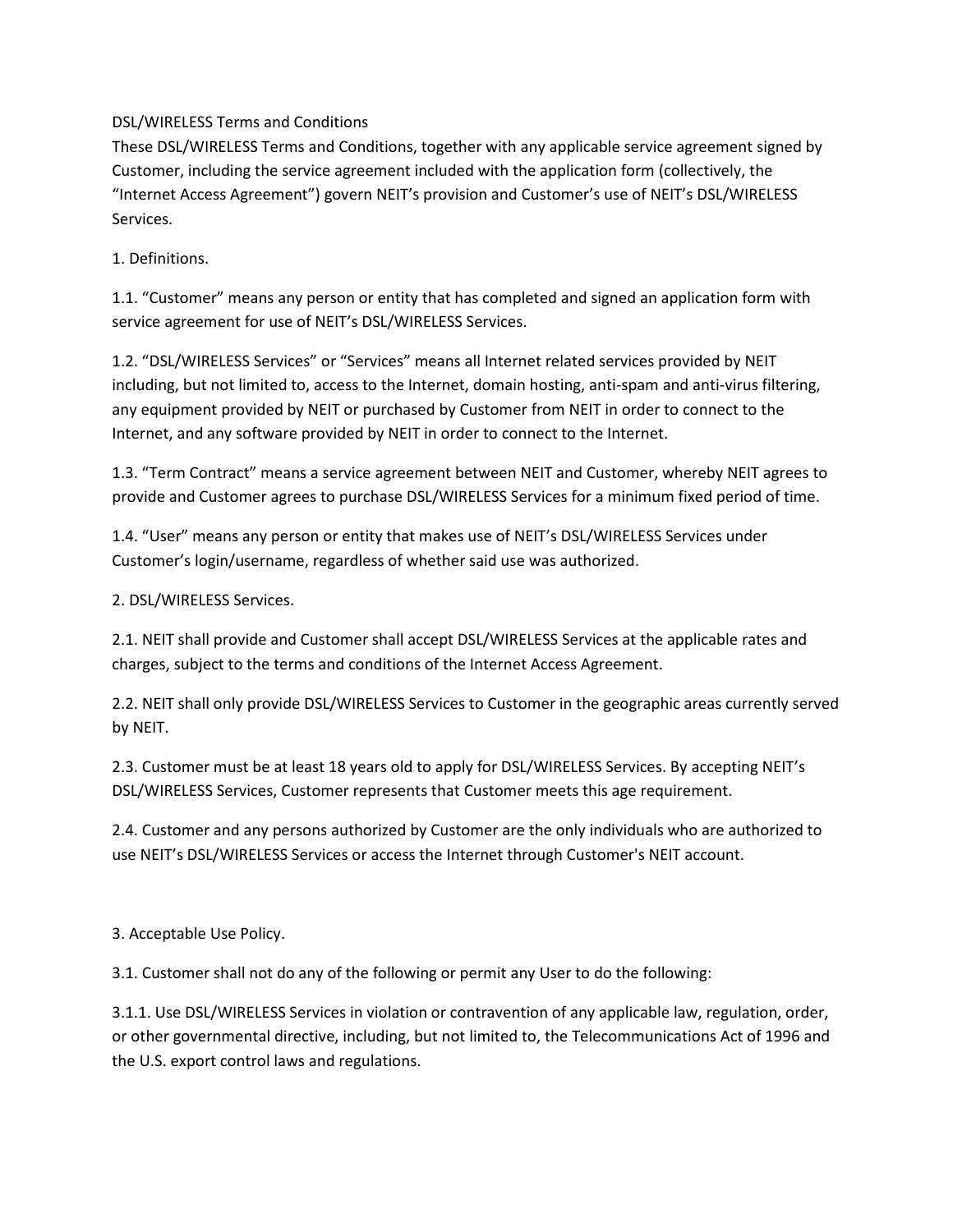3.1.2. Use DSL/WIRELESS Services in violation or contravention of any underlying communications carrier's acceptable use policy.

3.1.3. Abuse or fraudulently obtain or use DSL/WIRELESS Services in any way.

3.1.4. Restrict or inhibit any other user from using and enjoying NEIT's DSL/WIRELESS Services and/or the Internet.

3.1.5. Post or transmit any unlawful, illegal, obscene, or pornographic information of any kind, including without limitation any transmissions constituting or encouraging conduct that would constitute a criminal offense, give rise to civil liability, or otherwise violate any local, state, national, or international law.

3.1.6. Post or transmit any information or software which contains a virus, worm, cancelbot, or other harmful component.

3.1.7. Upload, post, publish, transmit, reproduce, distribute, or participate in the transfer or sale, or in any way exploit any information, software, or other material, obtained through the Internet which is protected by copyright, patent, trade secret and trademark rights or other proprietary rights or derivative works with respect thereto, without obtaining permission of the copyright owner or right holder.

3.1.8. Post a single article or advertisement to more than ten (10) Usenet or other newsgroups, fora, email mailing lists or similar groups of lists.

3.1.9. Post to any Usenet or other newsgroup, fora, e-mail mailing list, or similar group, or list articles that are off-topic according to the charter or other public statement of the group list.

3.1.10. Send unsolicited mass mailings to more than twenty-five (25) e-mail users, if such unsolicited electronic mailings provoke complaints from the recipients.

3.1.11. Falsify or "spoof" user information provided to other users of the Internet.

3.1.12. Subject NEIT to liability of any kind.

3.2. NEIT reserves the right to immediately terminate Customer's account and DSL/WIRELESS Services to Customer, without prior notice, if NEIT believes, in its sole discretion, that Customer or any User has violated this Acceptable Use Policy, regardless of Customer's or User's knowledge or intent of such violation.

3.3. NEIT reserves the right to immediately and without prior notice remove any material or information that NEIT believes, in its sole discretion, violates this Acceptable Use Policy, regardless of Customer's or User's knowledge or intent of such violation.

4. Obligations of Customer.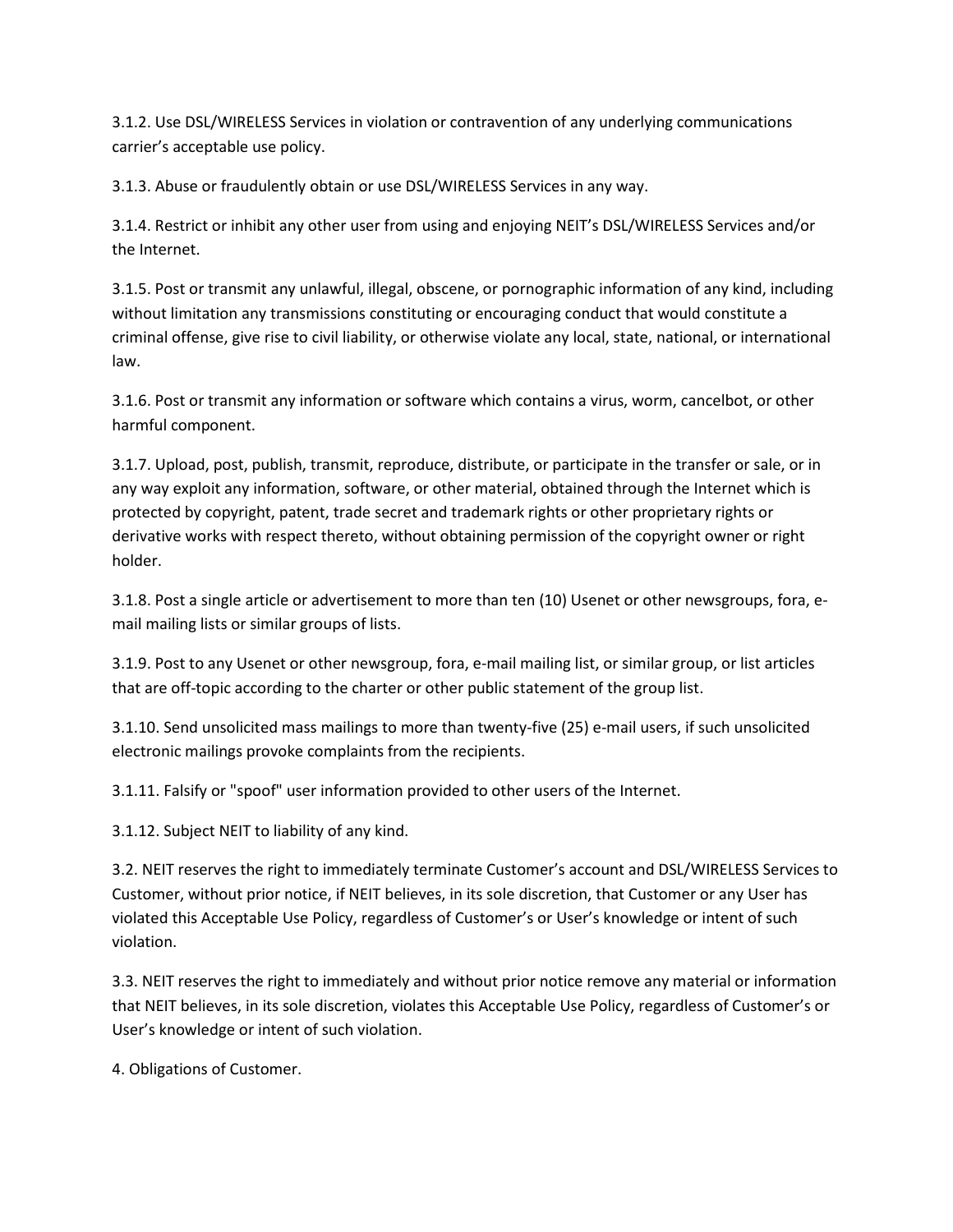4.1. Customer shall not permit any unauthorized persons to use the DSL/WIRELESS Services or access the Internet through Customer's NEIT account.

4.2. Customer shall be solely responsible, at its own expense, for all equipment necessary to connect to the Internet. Customer understands that even where a Wireless Internet Radio or DSL Modem is provided by NEIT at no additional charge, additional equipment may be necessary to use the DSL/WIRELESS Services. Customer shall be responsible for the use and compatibility of any Customer provided equipment with any NEIT provided equipment and NEIT's DSL/WIRELESS Services. If any equipment used by Customer to connect to the Internet impairs Customer's use of the DSL/WIRELESS Services, Customer shall nonetheless be liable for all payments and obligations including, but not limited to, the monthly fee for DSL/WIRELESS Services.

4.3. Customer shall be solely responsible, at its own expense, for all software necessary to connect to the Internet. Customer shall be responsible for the use and compatibility of any such software with NEIT's DSL/WIRELESS Services, even where the software is provided to Customer by NEIT. If any software, including software provided by NEIT, used by Customer to connect to the Internet impairs Customer's use of the DSL/WIRELESS Services, Customer shall nonetheless be liable for all payments and obligations including, but not limited to, the monthly fee for DSL/WIRELESS Services.

4.4. Customer is solely responsible for any charges incurred while using the Internet (e.g., for using online information services and shopping on-line).

4.5. Customer agrees that NEIT's primary communication with the Customer for DSL/WIRELESS Services and updates or modifications to the Internet Access Agreement and other NEIT policies will be given via the NEIT home page [\(www.neitel.com\)](http://www.neitel.com/) and/or the Customer's e-mail address. Customer is encouraged to periodically view the NEIT home page and their NEIT e-mail account on AT LEAST a monthly basis. NEIT is responsible for posting updates and changes to the Internet Access Agreement on these mediums. Customer is responsible for reading such information. If Customer does not agree to be bound by updates to the Internet Access Agreement, Customer should proceed directly to Section 8 of these DSL/WIRELESS Terms and Conditions, Termination of DSL/WIRELESS Services, and follow the appropriate directions to terminate the Internet Access Agreement and cease using NEIT's DSL/WIRELESS Services.

4.6. Customer agrees to notify NEIT within ten (10) days of any change of Customer's address.

## 5. Equipment Acceptance Terms

5.1. Equipment Purchased by Customer. Customer's use of any equipment purchased from NEIT shall constitute Customer's acceptance of and agreement to the following terms and conditions of such use.

5.1.1. The provisions of these DSL/WIRELESS Terms and Conditions, including without limitation: Section 13, No Warranties; Section 14, Limitation of Liability; Section 15, Indemnification; and Section 16, Resale of DSL/WIRELESS Services, apply to Customer's use of any equipment purchased by Customer from NEIT in order to connect to the Internet.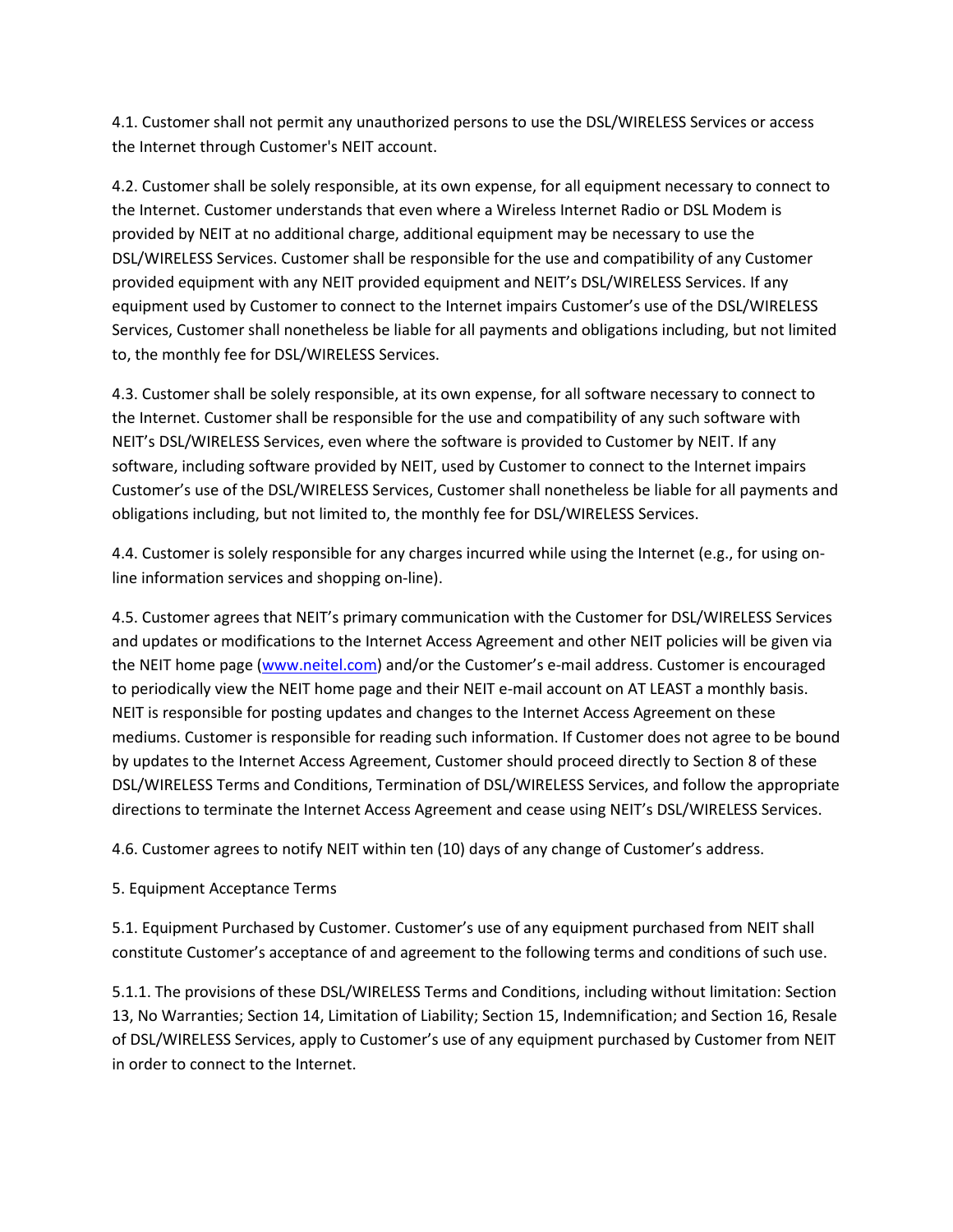5.1.2. Customer agrees to abide by any terms and/or conditions for use imposed by the equipment manufacturer.

5.1.3. Customer is solely responsible for paying all charges pertaining to or resulting from the installation and use of any equipment purchased from NEIT. Charges include, but are not limited to, maintenance, installation and support service fees charged by NEIT or third parties.

5.2. Equipment Provided by NEIT at No Additional Charge. Customer's use of any equipment provided by NEIT at no additional charge shall constitute Customer's acceptance of and agreement to the following terms and conditions of such use.

5.2.1. Wireless Radios, DSL Modems, and any other equipment provided to Customer by NEIT for the provision of DSL/WIRELESS Services shall remain NEIT's sole property. Title to the equipment shall remain with NEIT at all times and Customer shall have no property rights or interest therein except as set forth in the Internet Access Agreement. Customer agrees to keep the equipment in good condition.

5.2.2. The provisions of these DSL/WIRELESS Terms and Conditions, including without limitation: Section 13, No Warranties; Section 14, Limitation of Liability; Section 15, Indemnification; and Section 16, Resale of DSL/WIRELESS Services, apply to Customer's use of any equipment provided by NEIT to Customer in order to connect to the Internet.

5.2.3. Customer agrees to abide by any terms and/or conditions for use imposed by the equipment manufacturer.

5.2.4. Customer must notify NEIT promptly of any equipment failure or malfunction. NEIT shall, at its sole cost and expense, replace defective or damaged equipment provided by NEIT, except that Customer shall be responsible for all costs incurred by NEIT for repairing or replacing the equipment if such repair or replacement is caused by Customer's intentional or negligent conduct. Customer agrees that no other party besides NEIT shall repair or replace any equipment provided by NEIT without the express written consent of NEIT.

5.2.5. Upon termination of the Internet Access Agreement pursuant to Section 8 of these DSL/WIRELESS Terms and Conditions, Customer agrees to return all equipment to NEIT within five (5) business days of the date of termination. If Customer fails to return in good condition any item of equipment within five (5) business days of the date of termination, Customer will be liable for the equipment replacement charges outlined below, plus, to the extent permitted by law, any reasonable collection costs, including without limitation attorneys' fees, that may be incurred. The replacement charges for unreturned or damaged equipment shall be: Wireless Internet Radio - \$800.00/per Radio; DSL Modem - \$99.95/per unit; and for all other equipment – the then current replacement cost.

6. Software Acceptance Terms.

Customer's use of any software provided by NEIT shall constitute Customer's acceptance of and agreement to the following terms and conditions of such use.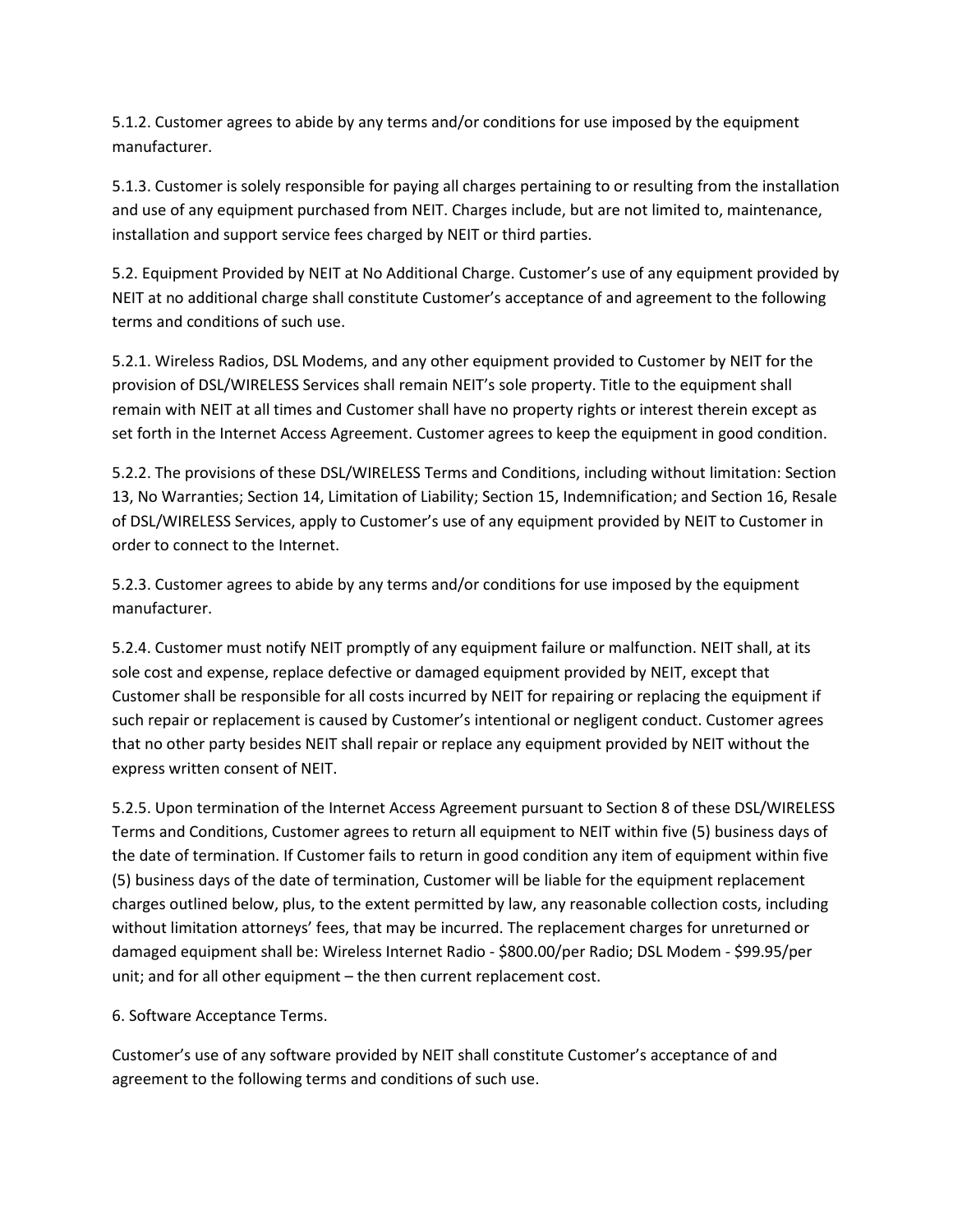6.1. The provisions of these DSL/WIRELESS Terms and Conditions, including without limitation: Section 13, No Warranties; Section 14, Limitation of Liability; Section 15, Indemnification; and Section 16, Resale of DSL/WIRELESS Services, apply to Customer's use of any software provided by NEIT to Customer to connect to the Internet.

6.2. Customer has no obligation to accept and install any software furnished by NEIT; however, by accepting and installing the software furnished by NEIT, Customer agrees to abide by any terms and/or conditions for use imposed by the software manufacturer.

6.3. Customer is solely responsible for paying all charges pertaining to or resulting from the installation and use of the software distributed by NEIT. Charges include, but are not limited to, maintenance, installation and support service fees charged by third parties.

7. Fees and Billing.

7.1. Customer shall be responsible for payment of charges for all DSL/WIRELESS Services furnished by NEIT, including any federal, state or local tax, fee, surcharge or other tax-like charge (e.g., sales and use taxes) required or permitted by law. Charges shall be based on prices in effect at the time DSL/WIRELESS Services are furnished. Current prices for DSL/WIRELESS Services may be obtained by calling (563) 539- 2122, (563) 382-9889, (877) 638-2122, or by e-mailing neitel@neitel.net.

7.2. Customer's liability for DSL/WIRELESS Services shall commence on the date DSL/WIRELESS Services are provided to the Customer and will continue until DSL/WIRELESS Services are terminated in accordance with Section 8 of these DSL/WIRELESS Terms and Conditions. Customer shall pay NEIT, in advance, the monthly fee (i.e., base rate) applicable for DSL/WIRELESS Services to be provided each month. Customer shall pay NEIT a prorated amount of the monthly fee for DSL/WIRELESS Services provided in the initial month of the Internet Access Agreement, where one day of service equals onethirtieth (1/30th) of said monthly fee. Any accrued overtime charges will be billed in arrears.

7.3. Monthly payments are due on the twentieth (20th) of each month. If Customer does not pay an outstanding balance by the due date, Customer's account will be considered to be in default and the DSL/WIRELESS Services provided to Customer will be suspended upon five (5) days notice. If an account is suspended for non-payment, Customer must continue to pay the monthly fee for DSL/WIRELESS Services.

7.4. Once an account has been suspended, it is the Customer's responsibility to contact NEIT's billing department at (563) 539-2122, or (877) 638-2122 to make the necessary payment arrangements and to re-activate DSL/WIRELESS Services. Customer will be subject to a fifteen dollar (\$15.00) service charge to re-activate DSL/WIRELESS Services.

7.5. If any instrument received in payment is returned to NEIT unpaid, Customer's account will be considered to be in default, and in addition to the amount due, Customer will be subject to a thirty dollar (\$30.00) service charge.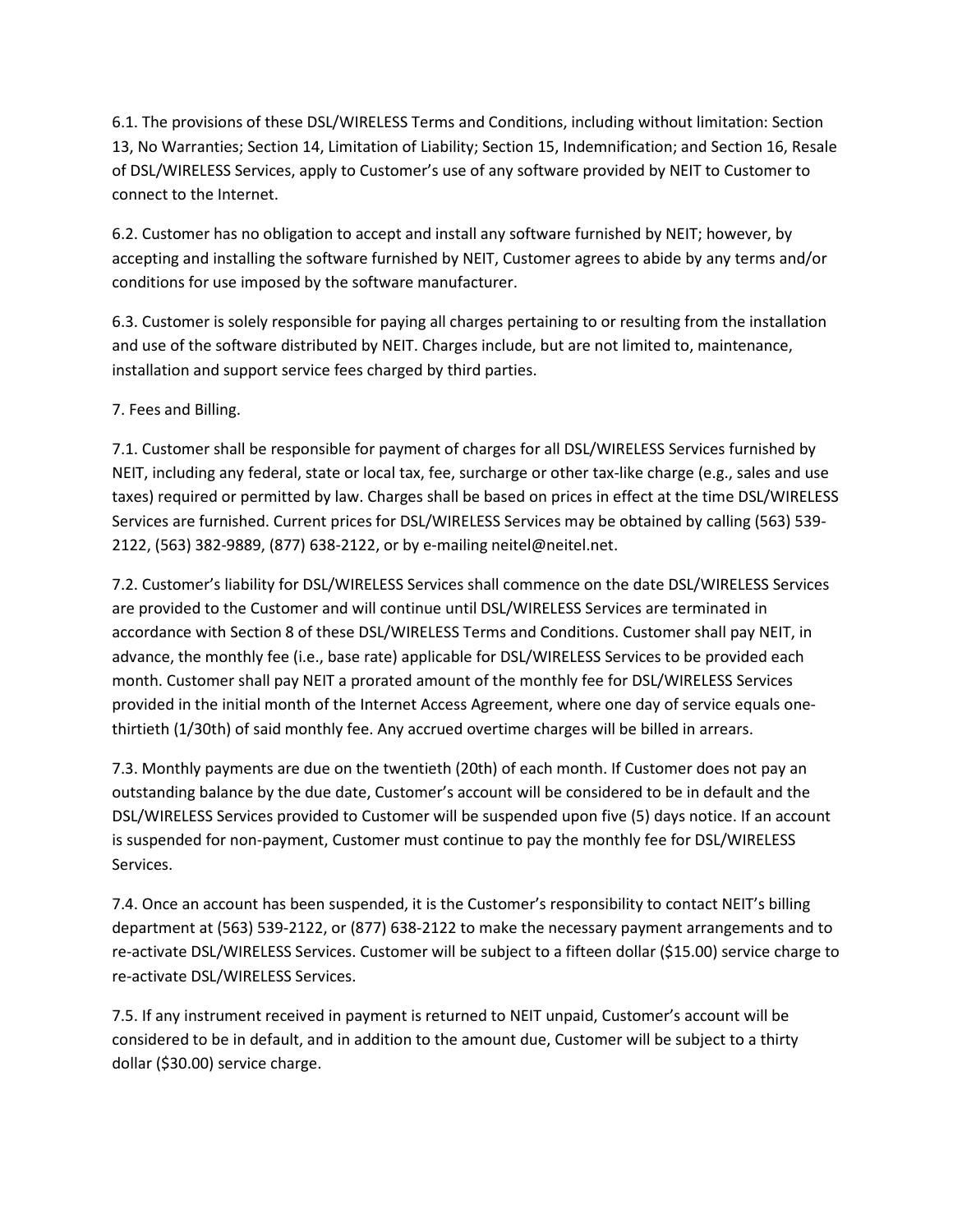7.6. If Customer's account is in default, Customer is subject to an interest charge of 1.5% per month, or the maximum allowable rate under state law, whichever is less, on any past-due balances.

7.7. If Customer defaults on an account, Customer agrees to pay, to the extent permitted by law, NEIT's reasonable costs of collection, including, without limitation, any attorneys' fees that may have been incurred.

7.8. After thirty (30) days of having an account suspended for non-payment, NEIT may disconnect Customer's account and terminate DSL/WIRELESS Services. If Customer wishes to re-establish DSL/WIRELESS Services, Customer will be required to do the following prior to receiving DSL/WIRELESS Services: submit a new application with the then applicable application fee, and pay any outstanding charges including, but not limited to, any early termination charges due and owing, and to the extent permitted by law, expenses incurred in attempting to collect unpaid fees, late charges and interest.

7.9. Unless Customer gives written notice to NEIT of a good faith billing dispute within sixty (60) days after payment of the disputed amount is due, Customer waives any right to challenge the disputed amount and releases NEIT from all liabilities and claims resulting from any such billing dispute.

8. Termination of DSL/WIRELESS Services.

8.1. Termination of DSL/WIRELESS Services, whether by Customer or NEIT, shall be in accordance with this Section 8 of these DSL/WIRELESS Terms and Conditions and the provisions of the service agreement signed by Customer. In the event of a conflict between the provisions of this Section 8 of these DSL/WIRELESS Terms and Conditions and the provisions of the service agreement signed by Customer, the provisions of these DSL/WIRELESS Terms and Conditions shall control.

8.2. Termination by Customer.

8.2.1. Subject to Section 8.1 above, Customer may terminate the Internet Access Agreement and DSL/WIRELESS Services provided pursuant thereto at any time, with or without cause, upon written notice to NEIT or by calling (563) 539-2122, (563) 382-9889 or (877) 638-2122. Charges to Customer's account will continue to accrue until notice has been given to NEIT.

8.2.2. If Customer provides NEIT with notice of termination before the fifteenth (15th) of the month, Customer shall be entitled to a refund for one-half of the monthly fee Customer paid in advance, subject to offset of any outstanding amounts owed. If Customer provides NEIT with notice of termination after the fifteenth (15th) of the month, Customer shall not be entitled to a refund of any monthly fee Customer paid in advance.

8.3. Termination by NEIT.

8.3.1. Subject to Section 8.1 above, NEIT may terminate the Internet Access Agreement and DSL/WIRELESS Services provided pursuant thereto for cause, immediately and without prior notice, if: (i) thirty (30) days after an account is suspended for non-payment, where Customer remains in default; (ii) NEIT believes, in its sole discretion, that Customer or User has violated the Acceptable Use Policy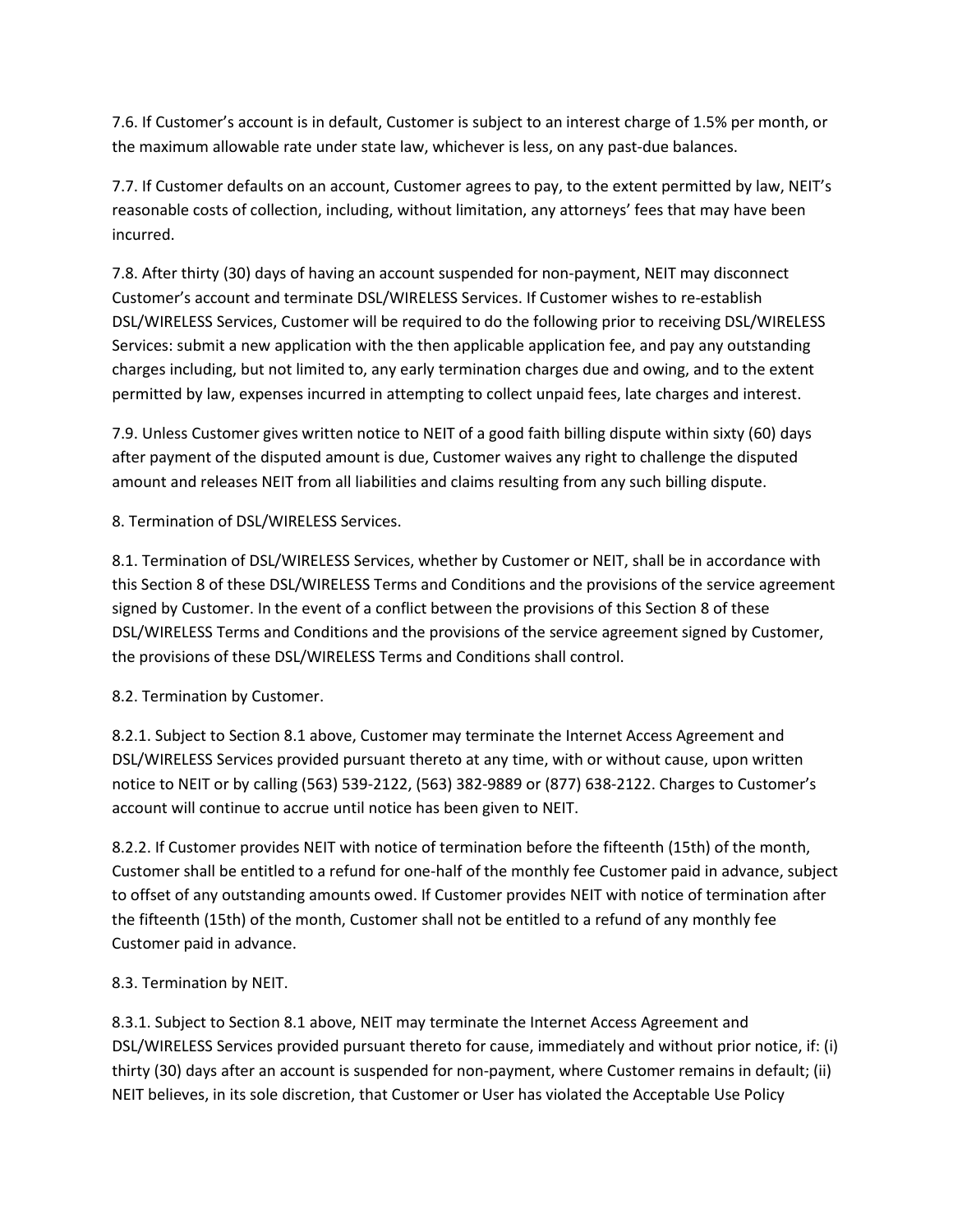(Section 3 above); (iii) Customer or User commits a breach of any other terms and conditions of the Internet Access Agreement and said breach is not cured within ten (10) days after NEIT provides Customer with notice of such breach; (iv) in response to a court or government demand; or (v) if NEIT determines, in its sole discretion, that the integrity or normal operations of NEIT's network is at imminent risk.

8.3.2. NEIT may terminate DSL/WIRELESS Services under a month-to-month contract without cause, upon ten (10) days prior notice. NEIT may not terminate DSL/WIRELESS Services provided under a Term Contract without cause.

8.3.3. Charges to Customer will continue to accrue until the date of termination.

8.3.4. If terminated without cause, Customer will be issued a refund for the prorated portion of the monthly fee Customer paid in advance, for the portion of the month after the date of termination, subject to offset of any outstanding amounts owed.

8.4. Early Termination Charges. In the event NEIT is providing DSL/WIRELESS Services to Customer under a Term Contract, and prior to the expiration of the initial term of said Term Contract: (i) Customer terminates the Internet Access Agreement; or (ii) NEIT terminates the Internet Access Agreement pursuant to Section 8.3.1, Customer shall pay an early termination charge that is equal to the applicable installation fee waived at installation, plus any fees assessed by the local exchange carrier to NEIT as a result of early termination.

8.5. Upon termination of the Internet Access Agreement, all rights granted to Customer shall immediately cease and terminate.

8.6. Termination of the Internet Access Agreement does not release Customer from the obligation to pay all accrued charges under the Internet Access Agreement.

9. Change in Rates, Terms and Conditions. To the extent permitted by law, NEIT reserves the right to change, in its sole discretion, the rates, terms and conditions applicable to its DSL/WIRELESS Services (i.e. the Internet Access Agreement) including, but not limited to, any features of such DSL/WIRELESS Services. Any change shall be effective thirty (30) days after providing written notice to Customer. Customer's use of NEIT's DSL/WIRELESS Services after the effective date of any change shall constitute Customer's acceptance of and agreement to such change. If Customer does not agree to be bound by such change, Customer should proceed directly to Section 8 of these DSL/WIRELESS Terms and Conditions, Termination of DSL/WIRELESS Services, and follow the appropriate directions to terminate the Internet Access Agreement and cease using NEIT's DSL/WIRELESS Services. Early termination charges under Section 8.4 of these DSL/WIRELESS Terms and Conditions shall not apply to Customers who terminate the Internet Access Agreement as a result of a change in rates, terms and conditions under this Section 9 of the DSL/WIRELESS Terms and Conditions, where the change in rates, terms, and conditions materially alters the DSL/WIRELESS Services.

10. Vacation Status.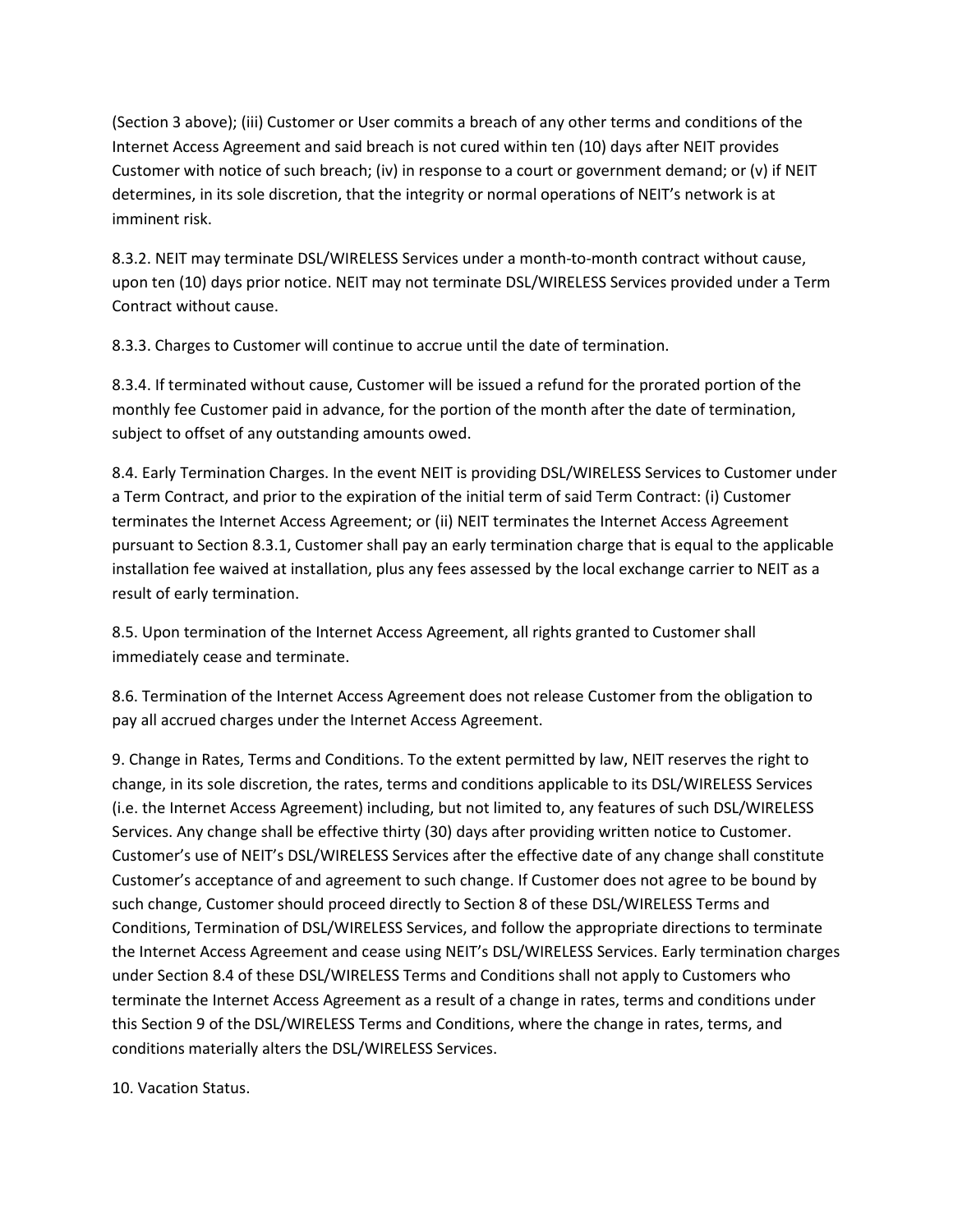10.1. Customers may not temporarily suspend (i.e., place on Vacation Status) DSL/WIRELESS Services for any period.

11. Login/Usernames and E-mail Addresses.

11.1. Any means of identification assigned to Customer by NEIT including, but not limited to, login/usernames and e-mail addresses, will remain the property of NEIT and at NEIT's sole discretion may be altered or replaced at any time. Customer has no right to continued use of the login/username or e-mail address.

11.2. Upon termination of DSL/WIRELESS Services, Customer's login/username and e-mail address will be eligible for reassignment immediately.

11.2.1. If DSL/WIRELESS Services are terminated by Customer or by NEIT without cause, NEIT will, upon request, forward e-mail to a destination of Customer's choice at cost to Customer. Upon said termination of forwarding, by Customer thereafter, NEIT will refuse to accept or forward incoming email messages.

11.2.2. If DSL/WIRELESS Services are terminated by NEIT for cause, NEIT will not provide e-mail forwarding, and will refuse to accept incoming e-mail messages.

12. E-mail Message Retention Policy.

NEIT will not delete any read or unread e-mail messages that remain on its server(s) except that, if Customer is over their specified storage limit, any new messages will be rejected by the server(s).

## 13. NO WARRANTIES.

13.1. CUSTOMER ASSUMES FULL RESPONSIBILITY AND RISK FOR ITS' OWN OR ANY USER'S USE OF NEIT'S DSL/WIRELESS SERVICES AND THE INTERNET.

13.2. **NEIT'S DSL/WIRELESS** SERVICES ARE PROVIDED ON AN "**AS-IS**" AND **"AS-AVAILABLE"** BASIS. NEIT MAKES NO WARRANTIES OR GUARANTEES AS TO THE CONTINUOUS AVAILABILITY OF THE DSL/WIRELESS SERVICES, ANY SPECIFIC FEATURES OF THE DSL/WIRELESS SERVICES, TRANSMISSION SPEEDS OF THE DSL/WIRELESS SERVICES, OR THAT DSL/WIRELESS SERVICES WILL BE PRIVATE, UNINTERRUPTED OR ERROR FREE.

13.3. SERVICES ARE "UP TO" THE TRANSMISSION SPEEDS PROVIDED UNDER THE DSL/WIRELESS SERVICE AGREEMENT, BUT MAY BE LOWER FOR A VARIETY OF REASONS INCLUDING, BUT NOT LIMITED TO: THE PERFORMANCE OF, AND HIGH DEMAND ON, THE INTERNET, PARTICULARLY DESTINATIONS OR NETWORKS NOT DIRECTLY CONNECTED TO CUSTOMER; THE SPEED OF THE DESTINATION WEBSITE; THE PERFORMANCE OF CUSTOMER-OWNED COMPUTER(S) AND NETWORK EQUIPMENT; THE TYPE OF CONNECTION BETWEEN CUSTOMER EQUIPMENT AND THE MODEM, NETWORK TERMINAL OR RADIO; HIGH DEMAND ON THE NEIT NETWORK; AND THE CUSTOMER LOCATION. NEIT HAS CONSTRUCTED AND OPERATES ITS NETWORK TO MINIMIZE THE IMPACT OF HIGH DEMAND, BUT IN CERTAIN AREAS, AT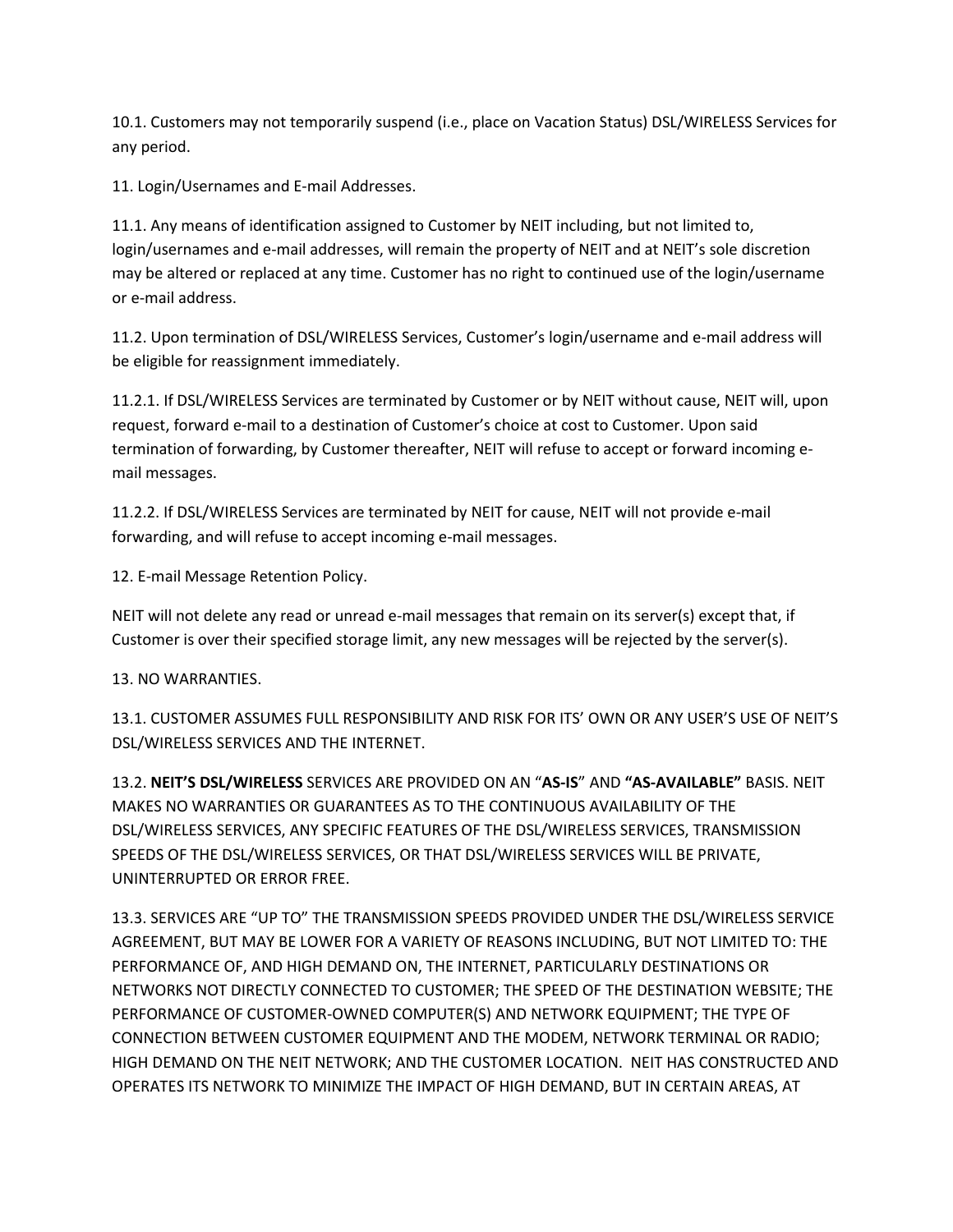SOME TIMES, DEMAND MAY EXCEED THE NETWORK'S ABILITY TO DELIVER THE SPEEDS SET FORTH IN THE DSL/WIRELESS SERVICE AGREEMENT. NEIT RECOMMENDS THAT CUSTOMER TEST THE TRANSMISSION SPEED AT THE LOCATION WHERE CUSTOMER WILL BE RECEIVING SERVICES PRIOR TO SIGNING THE DSL/WIRELESS SERVICE AGREEMENT. NEIT WILL ASSIST WITH THIS TESTING UPON CUSTOMER REQUEST.

13.4. NEIT MAKES NO WARRANTIES, EXPRESS OR IMPLIED, AND SPECIFICALLY DISCLAIMS ANY WARRANTY, INCLUDING BUT NOT LIMITED TO THE WARRANTIES OF MERCHANTABILITY, FITNESS FOR A PARTICULAR PURPOSE, TITLE OR NON-INFRINGEMENT OR ANY WARRANTY ARISING BY USAGE OR TRADE, COURSE OF DEALING OR COURSE OF PERFORMANCE WITH RESPECT TO ITS DSL/WIRELESS SERVICES. THIS DISCLAIMER SHALL APPLY TO ALL ADVICE, ASSISTANCE, DATA, INFORMATION, OR SERVICES, NOW OR SUBSEQUENTLY FURNISHED, DELIVERED OR MADE AVAILABLE BY NEIT, ITS AFFILIATES, CONTRACTORS, EMPLOYEES OR AGENTS. NO ADVICE OR INFORMATION GIVEN BY NEIT, ITS AFFILIATES, CONTRACTORS, EMPLOYEES OR AGENTS SHALL CREATE A WARRANTY.

## 14. LIMITATION OF LIABILITY.

14.1. DSL/WIRELESS SERVICES ARE SUBJECT TO OCCASIONAL TEMPORARY INTERRUPTIONS OR IRREGULARITIES, AND TRANSMISSION LIMITATIONS CAUSED BY ATMOSPHERIC, TOPOGRAPHICAL AND OTHER LIKE CONDITIONS. ADDITIONALLY, DSL/WIRELESS SERVICES MAY BE TEMPORARILY REFUSED, LIMITED, INTERRUPTED OR CURTAILED DUE TO GOVERNMENT REGULATIONS OR ORDERS, SYSTEM CAPACITY LIMITATIONS, LIMITATIONS IMPOSED BY AN UNDERLYING COMMUNICATIONS CARRIER, OR BECAUSE OF EQUIPMENT MODIFICATIONS, UPGRADES, REPAIRS OR REALLOCATION OR OTHER SIMILAR ACTIVITIES NECESSARY OR PROPER FOR THE OPERATION, REPAIR, MAINTENANCE OR IMPROVEMENT OF NEIT'S NETWORK. NEIT SHALL HAVE NO LIABILITY TO CUSTOMER FOR ANY DAMAGES OF WHATEVER TYPE OR NATURE WHICH MAY RESULT, EITHER DIRECTLY OR INDIRECTLY, FROM ANY SUCH TEMPORARY INTERRUPTIONS OF DSL/WIRELESS SERVICES.

14.2. NEIT SHALL NOT BE LIABLE IN ANY WAY FOR ANY LOSS OR DAMAGE SUSTAINED BY CUSTOMER CAUSED BY THE ACT OR OMISSION TO ACT OF ANY THIRD PARTY OR ANY ACT OR OMISSION TO ACT WHICH IS BEYOND NEIT'S CONTROL.

14.3. IN NO EVENT WILL NEIT BE LIABLE TO CUSTOMER FOR ANY INCIDENTAL, CONSEQUENTIAL, INDIRECT, RELIANCE, SPECIAL OR PUNITIVE DAMAGES (INCLUDING, BUT NOT LIMITED TO, DAMAGES, FOR LOSS OF GOOD WILL, WORK-STOPPAGE, COMPUTER FAILURE OR MALFUNCTION, OR ANY AND ALL OTHER COMMERCIAL DAMAGES OR LOSSES, INCLUDING, BUT NOT LIMITED TO, DAMAGES FOR LOSS OF BUSINESS PROFITS OR BUSINESS INTERRUPTION) ARISING OUT OF THE USE OF OR INABILITY TO USE NEIT'S DSL/WIRELESS SERVICES, EVEN IF NEIT OR ITS AUTHORIZED REPRESENTATIVE(S) HAVE BEEN ADVISED OF THE POSSIBILITY OF SUCH DAMAGES.

14.4. CUSTOMER ACKNOWLEDGES THAT INTERNET SYSTEMS USE PUBLIC ACCESS FACILITIES TO TRANSMIT VOICE AND DATA COMMUNICATIONS AND THAT THE DSL/WIRELESS SERVICES MAY NOT BE COMPLETELY PRIVATE. NEIT IS NOT LIABLE TO CUSTOMER FOR ANY CLAIMS, LOSS, DAMAGES OR COST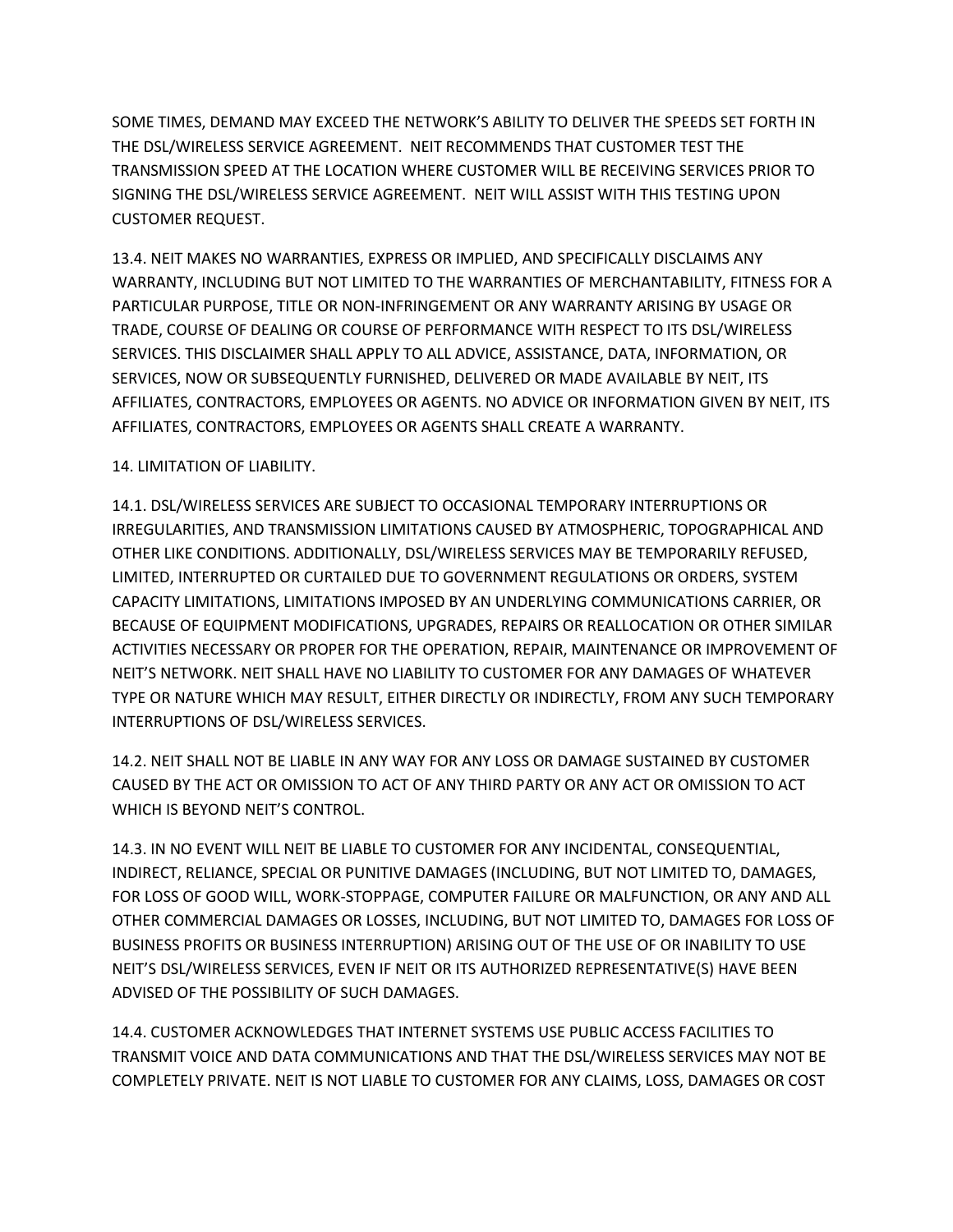WHICH MAY RESULT FROM LACK OF PRIVACY WHILE ACCESSING THE INTERNET VIA NEIT'S DSL/WIRELESS SERVICES.

14.5. NEIT EXERCISES NO CONTROL WHATSOEVER OVER THE FORM, CONTENT OR NATURE OF THE INFORMATION, SOFTWARE, GRAPHICS, PHOTOGRAPHS, VIDEO, SPEECH, SOUNDS, MUSIC, AND OTHER MATERIAL AND SERVICES COMMUNICATED THROUGH THE INTERNET (HEREINAFTER COLLECTIVELY REFERRED TO AS "DATA").

14.5.1. NEIT MAKES NO REPRESENTATIONS, WARRANTIES, OR PROMISES AS TO, AND CUSTOMER MUST BEAR THE RISK OF RELYING ON, THE ACCURACY, COMPLETENESS, OR USEFULNESS OF ANY DATA. EXCEPT AS PART OF ANY ANTI-SPAM AND ANTI-VIRUS FILTERING SERVICE, NEIT DOES NOT SCREEN OR FILTER ANY DATA. NEIT HAS NO OBLIGATION TO SCREEN, FILTER OR MONITOR DATA. ACCORDINGLY, NEIT SHALL HAVE NO LIABILITY WHATSOEVER FOR ANY ACTION OR INACTION BY NEIT WITH RESPECT TO DATA.

14.5.2. NEIT RESERVES THE RIGHT (BUT SHALL HAVE NO OBLIGATION) TO MONITOR DATA AND TO REMOVE DATA THAT NEIT DEEMS UNACCEPTABLE, UNDESIRABLE, OR IN VIOLATION OF THE INTERNET ACCESS AGREEMENT INCLUDING, BUT NOT LIMITED TO, NEIT'S ACCEPTABLE USE POLICY. NEIT RESERVES THE RIGHT TO DISCLOSE ANY DATA AND TO IDENTIFY THE RESPONSIBLE CUSTOMER AS MAY BE REQUIRED BY LAW, OR TO OPERATE NEIT'S DSL/WIRELESS SERVICES PROPERLY, OR TO PROTECT ITSELF OR ITS OTHER CUSTOMERS.

14.5.3. CUSTOMER ACKNOWLEDGES THAT INTERNET SYSTEMS MAY CARRY MATERIAL WHICH MAY BE CONSIDERED ABUSIVE, PROFANE OR SEXUALLY OFFENSIVE AND THAT NEIT IS NOT LIABLE TO CUSTOMER FOR ANY CLAIMS, LOSS, DAMAGES OR COST WHICH MAY RESULT FROM SUCH MATERIAL.

14.5.4. EXCEPT AS REQUIRED BY LAW, NEIT SHALL HAVE NO DUTY OR OBLIGATION TO ADVISE CUSTOMER OF ANY RISK THAT MAY ARISE FROM THE AVAILABILITY, USE, POSSESSION OR TRANSMISSION OF DATA OR PROVIDE ANY INFORMATION TO CUSTOMER RELATING THERETO, EVEN IF AT ANY TIME NEIT MAY ATTEMPT TO DO SO.

14.6. WITHOUT LIMITING THE EFFECT OF ANY OTHER PROVISION IN THIS SECTION 14, NEIT'S SOLE LIABILITY, IF ANY, FOR LOSS OR DAMAGE ARISING OUT OF THE MISTAKES, OMISSIONS, INTERRUPTIONS, DELAYS, ERRORS OR DEFECTS IN THE DSL/WIRELESS SERVICES OR TRANSMISSION OF DSL/WIRELESS SERVICES PROVIDED BY NEIT OR ANY UNDERLYING COMMUNICATIONS CARRIER, OR FOR LOSSES OR DAMAGES ARISING OUT OF THE FAILURE OF NEIT OR ANY UNDERLYING COMMUNICATIONS CARRIER TO MAINTAIN PROPER STANDARDS OF MAINTENANCE AND OPERATION, OCCURRING IN THE COURSE OF FURNISHING DSL/WIRELESS SERVICES AND NOT CAUSED BY THE NEGLIGENCE OR WILLFUL ACTS OR OMISSIONS OF THE CUSTOMER OR ANY USER, SHALL NOT EXCEED THE AMOUNT PAID BY CUSTOMER TO NEIT FOR SAID DSL/WIRELESS SERVICES FOR THE MONTH DURING WHICH SUCH MISTAKE, OMISSION, INTERRUPTION, DELAY, ERROR OR DEFECT OCCURS.

14.7. EXCEPT AS PERMITTED UNDER SECTION 14.6, IF CUSTOMER IS DISSATISFIED WITH THE DSL/WIRELESS SERVICES OR WITH ANY TERMS, CONDITIONS, RULES, POLICIES, GUIDELINES OR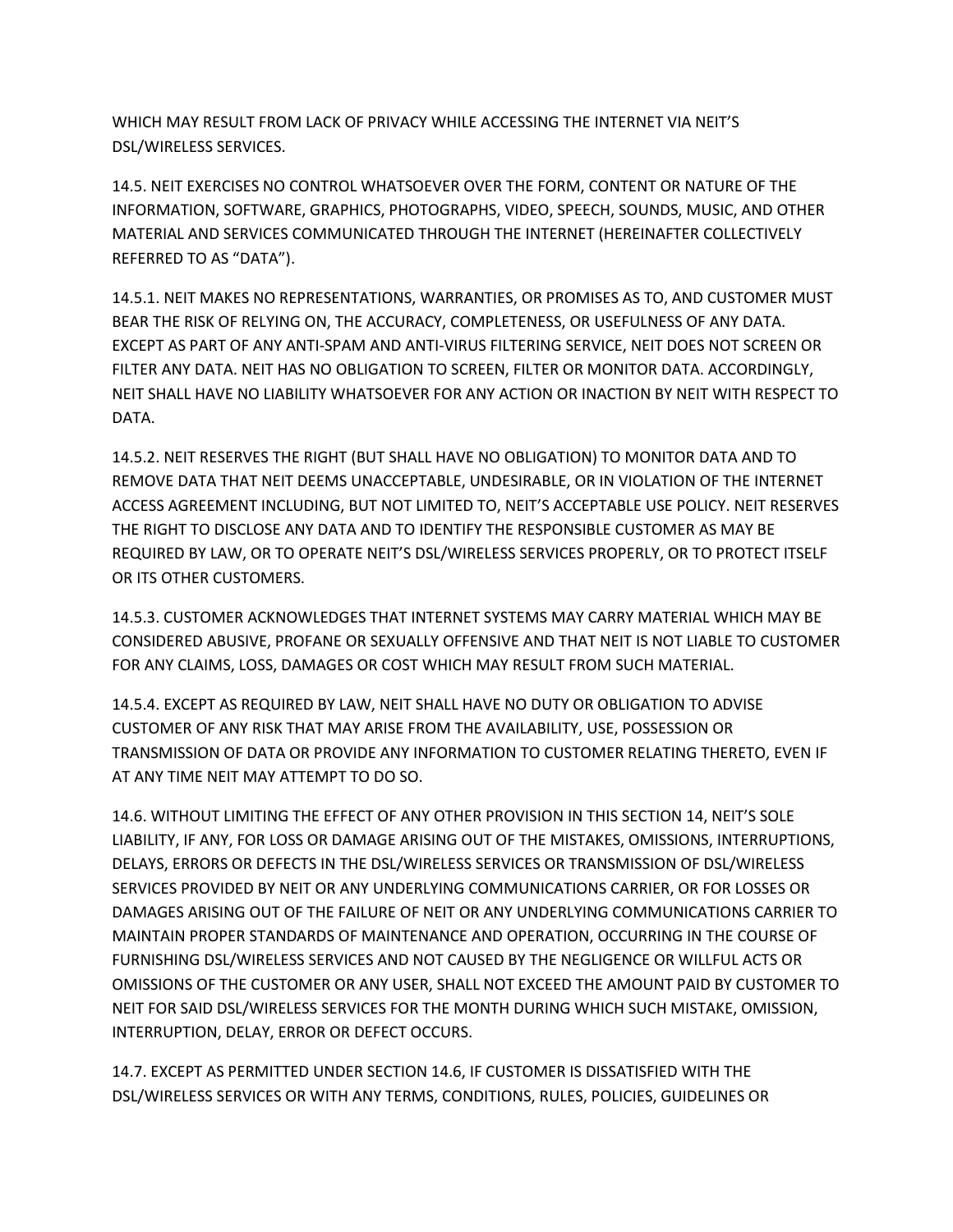## PRACTICES OF NEIT IN OPERATING THE DSL/WIRELESS SERVICES, CUSTOMER'S SOLE AND EXCLUSIVE REMEDY IS TO TERMINATE THE INTERNET ACCESS AGREEMENT.

15. Indemnification.

15.1. Customer shall at all times defend, indemnify and hold harmless NEIT, its officers, directors, employees, agents, vendors, contractors, underlying communications carriers, including upstream Internet Service/access providers, from and against any and all claims, liabilities, losses, judgments, costs, damages and expenses, including reasonable attorneys fees, related to or arising from the following:

15.1.1. Any violation of the Internet Access Agreement including, but not limited to, the Acceptable Use Policy, by Customer or User;

15.1.2. Customer's or User's use of NEIT's DSL/WIRELESS Services or the Internet or the placement or transmission of any Data or other materials on the Internet, for any claim including, but not limited to, claims for liable, slander, invasion of privacy, infringement of any patent, trademark, copyright or trade secret, and invasion and/or alteration of private records or data;

15.1.3. Negligent or willful acts or omissions of Customer's or User's officers, directors, employees, agents, vendors, contractors in connection with or arising out of, among other things, the construction, installation, maintenance, presence, use, or removal of equipment or software, whether or not provided by NEIT, which are connected or to be connected to NEIT's DSL/WIRELESS Services;

15.1.4. Negligent or willful acts or omissions of Customer's or User's officers, directors, employees, agents, vendors, contractors in connection with or arising out of, among other things, use of NEIT's DSL/WIRELESS Services; and

15.1.5. Any claims for infringement of any third party proprietary right, including copyright, patent, trade secret and trade mark rights, arising from the use of NEIT's DSL/WIRELESS Services and any services, equipment or software not provided by NEIT, or Customer's alteration of any equipment or software provided by NEIT.

15.2. NEIT shall promptly notify Customer of any claim or litigation to which this indemnity applies, and Customer shall assume the defense of any such claim or litigation. NEIT reserves the right, at its own expense, to assume the exclusive defense and control of any matter for which NEIT is entitled to indemnification under the Internet Access Agreement.

16. Resale of DSL/WIRELESS Services. Customer is prohibited from reselling any of the DSL/WIRELESS Services provided by NEIT.

17. Copyright Violation Reporting Information. In compliance with the Digital Millennium Copyright Act of 1998, NEIT offers information for the reporting of a copyright violation on, or using, NEIT's DSL/WIRELESS Services. NEIT's Copyright Violation Reporting Information is available at [http://neitel.com/legal/aup.pdf.](http://neitel.com/legal/aup.pdf)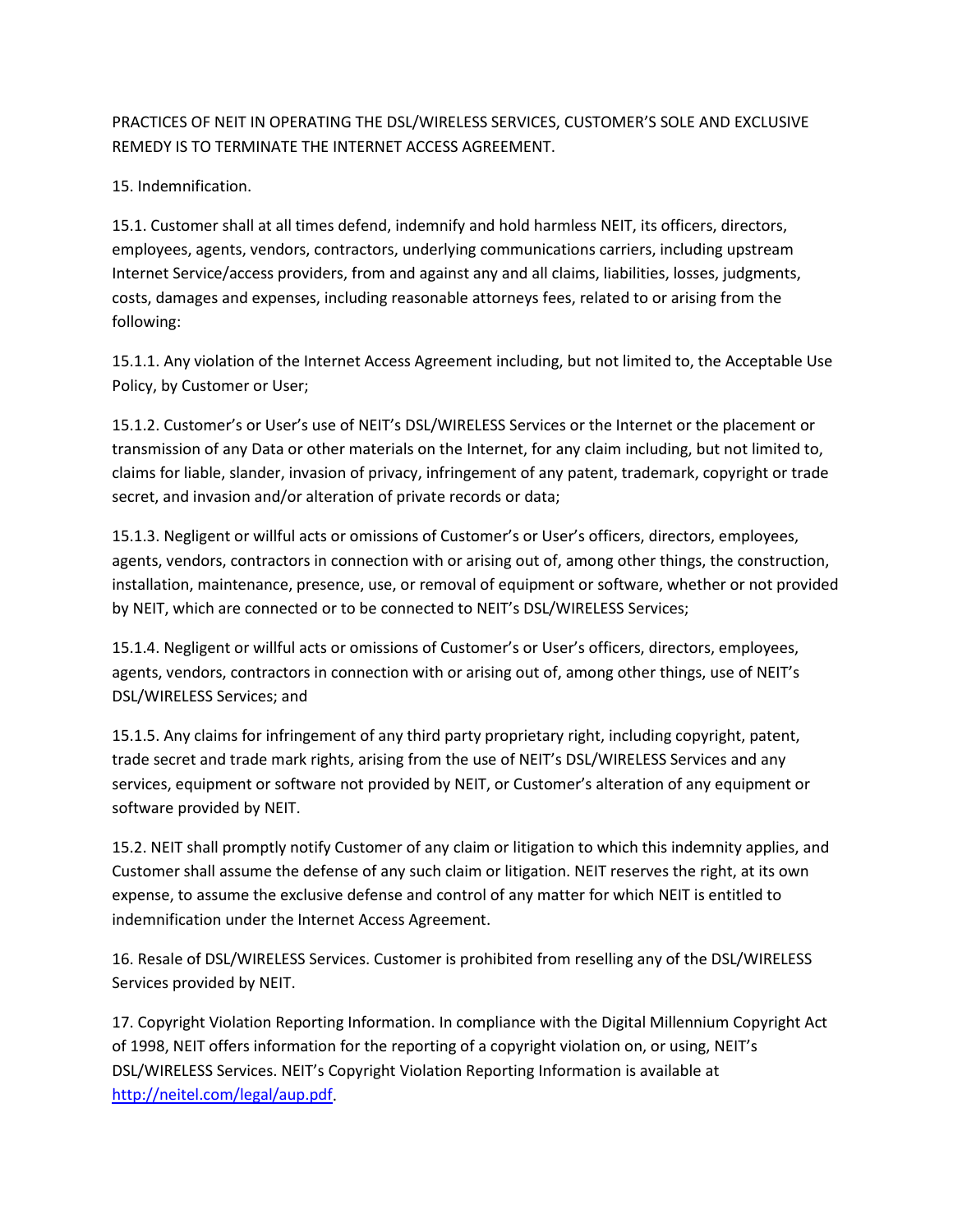18. Assignment. Customer may not assign its rights or delegate any obligations under the Internet Access Agreement, in whole or in part, without the prior written consent of NEIT. NEIT may assign its rights and delegate its obligation under the Internet Access Agreement, in whole or in part, at any time, upon notice, but without consent of Customer.

19. Force Majeure. NEIT shall in no event be liable or responsible to Customer for any delay or failure in the performance of any part of the Internet Access Agreement to the extent such delay or failure is caused by fire; flood; explosion; war; strike; power blackout; earthquake; volcanic action; water; embargo; labor dispute; government requirement; civil or military authority; acts of God; public enemy; terrorist act; or inability to secure raw materials, products, labor permits, rights of way or transportation facilities; breakage or accident to equipment or facilities; temporary failure of equipment or facilities; freezing of equipment or facilities; acts or omissions of carriers or suppliers; acts or failure to act of any government authority; or any other cause beyond the reasonable control of NEIT or any underlying communications carrier, whether or not similar to the foregoing. NEIT shall endeavor to give Customer prompt notice of any such delay or failure.

20. Notice. Except as otherwise provided herein, all notices hereunder shall be in writing, to the following addresses:

20.1. If to NEIT:

20.1.1. by personal delivery: 800 South Main Street Monona, IA 52159

20.1.2. by certified U.S. Mail, NEIT postage pre-paid, return P.O. Box 835 receipt requested: Monona, IA 52159

20.1.3. by e-mail[: neitel@neitel.com](mailto:neitel@neitel.com)

20.2. If to Customer:

20.2.1. NEIT home page [\(www.neitel.com\)](http://www.neitel.com/);

20.2.2. Customer's e-mail address; or

20.2.3. The address identified on the application form signed by Customer, by certified U.S. Mail, postage pre-paid, return receipt requested.

20.3. Notice shall be deemed to have been given on the date that the same is personally delivered; three (3) days after, deposited in the U.S. Mail, postage pre-paid, certified mail, return receipt requested or the date of actual receipt, whichever is earlier; or on the same date sent via e-mail if sent before 5:00 p.m. (if the e-mail is not sent before 5:00 p.m., notice shall be deemed to have been given on the next calendar day).